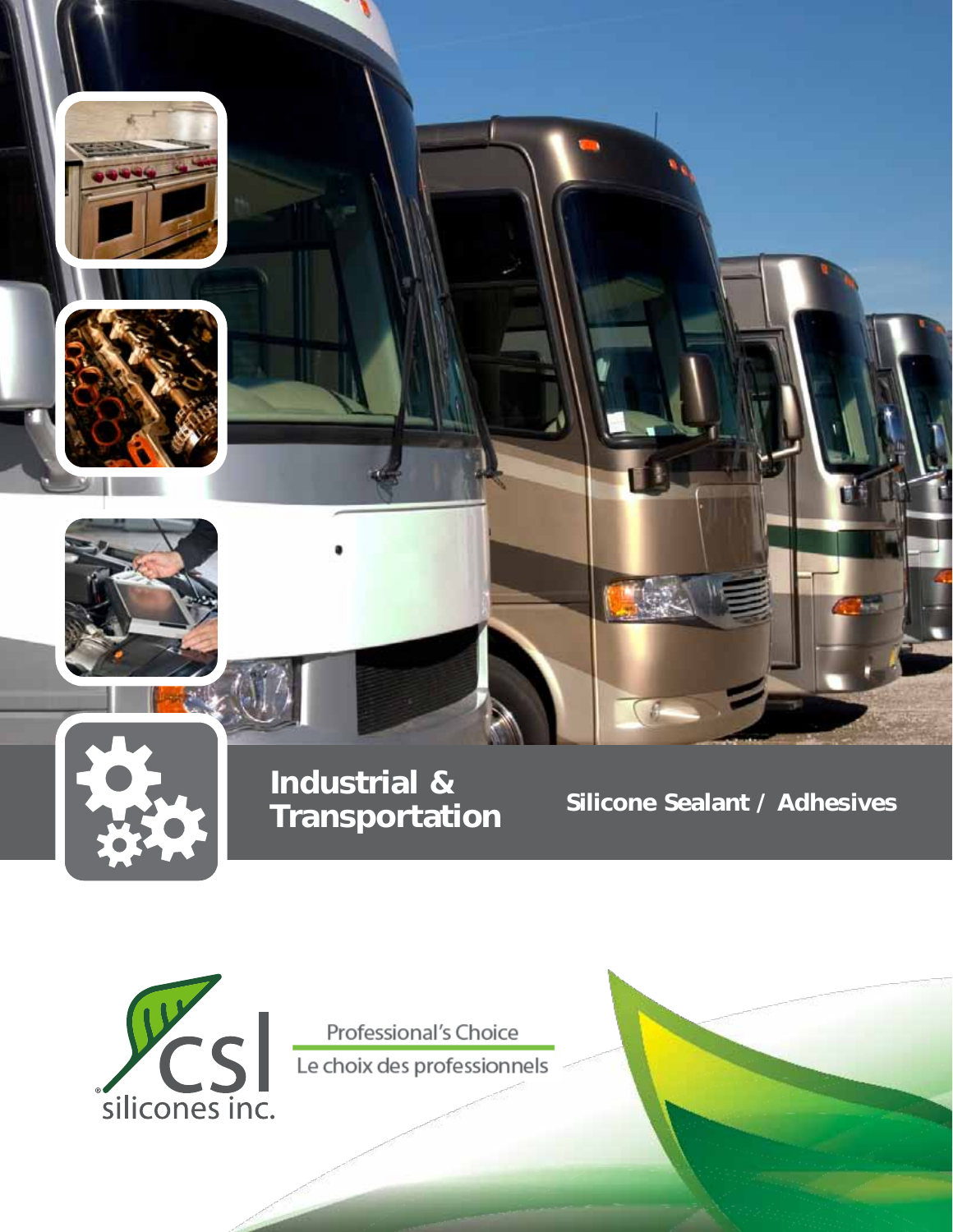# *CSL Industrial & Transportation Silicones*





# *The Professional's Choice Every Time!*

# *CSL PORTFOLIO HIGHLIGHTS*

- • High Strength Silicone Sealant/Adhesive
- Form-in-Place Gasketing Sealants
- **High Temperature Sealants**
- Silicone Grease Compound/Lubricants

# *BENEFITS OF CSL SILICONES*

- Easy Application
- Strength
- Performance
- Flexibility
- Versatility

# Why choose CSL 100% silicone sealants for Industrial and Transportation applications?

CSL's outstanding portfolio of 100% silicone sealant/adhesives cover a spectrum of industrial and transportation applications, from recreational vehicle roof sealing to high heat form-inplace gasketing.

CSL Industrial and Transportation sealants comprise one-part, moisture cure, RTV (room temperature vulcanizing) silicones formulated for use on a variety of substrates. They offer outstanding resistance to all weathering environments, shock and vibration, salt water, oils, and airborne chemicals.

High temperature products are rated for use from -60°C to 315°C/-76°F to 600°F with intermittent exposure up to 371°C/700 °F (CSL523).

# *FEATURES OF CSL SILICONES*

- $\cdot$  Are UL Ecologo certified for reduced environmental impact.
- Stable dielectrically, even at high frequencies and wide temperature ranges.
- Will withstand harsh processing environments and challenging operating conditions. Do not contain heavy metals or unwanted chemicals.
- Perform reliably across extreme temperature ranges and are more resistant to thermal shock than other materials
- Possess excellent flow properties and are faster, easier, and more economical to process.
- Resists weather, UV rays, heat and moisture.
- Are excellent for sound and vibration damping capabilities.

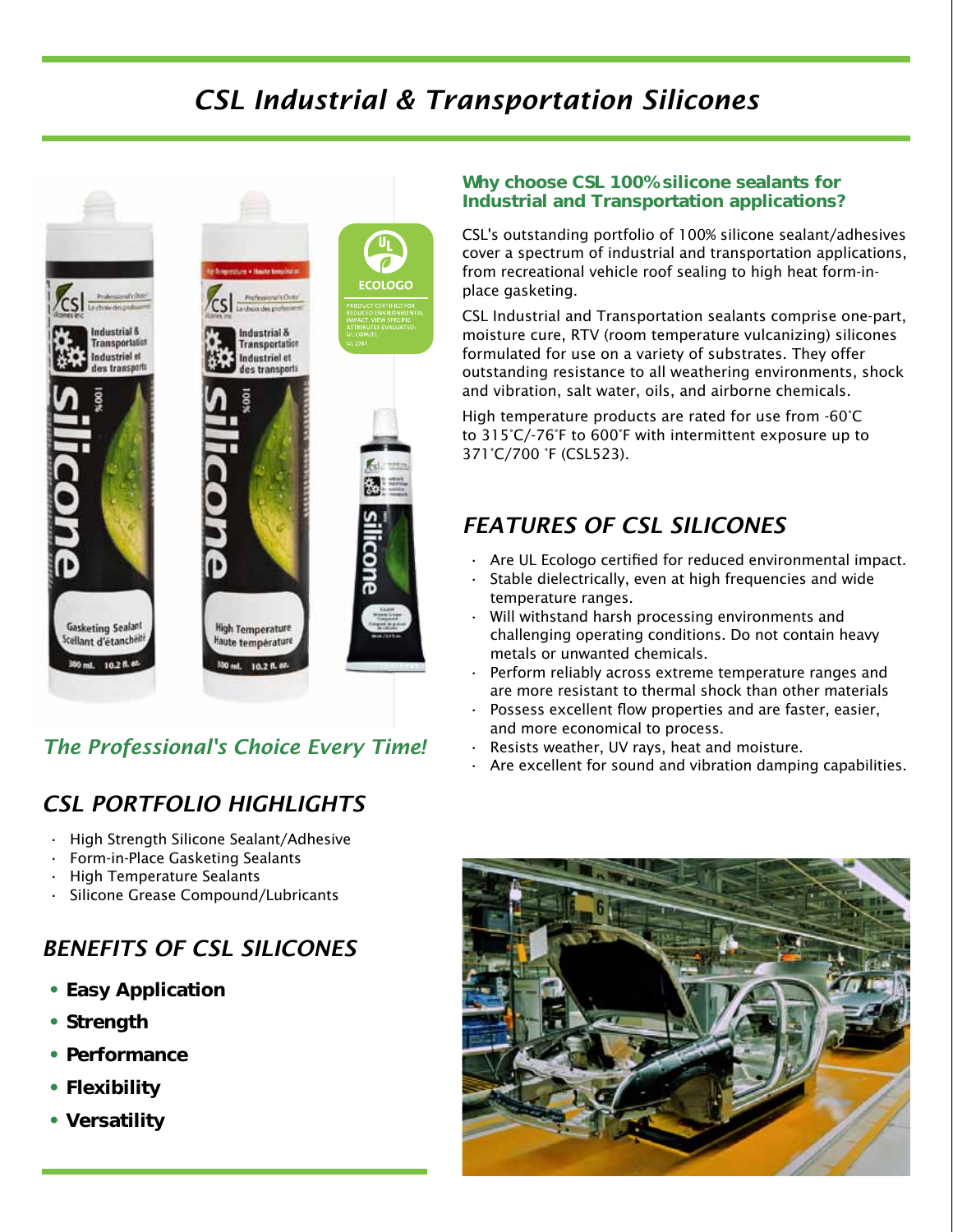

# SILICONE GREASE COMPOUND

## CSL841

CSL841 is a non-curing, general purpose, dielectric silicone grease compound for indoor or outdoor applications.

#### *Features:*

- $\cdot$  Water repellent
- **Resists oxidation**
- Temperature range of -60 °C to 200 °C (-76 °F to 392 °F)
- Non-corrosive and non-toxic

### *Ideally Suited for:*

- • General Purpose: waterproofing, corrosion protection, mold release, insulating, or as a lubricant for plastic, rubber and metal.
- Automotive: battery terminal connections, spark plug ends and caps.
- Electrical: provides moisture resistance on electrical wiring, acts as a lubricant for power cable connections and as an oxide inhibitor on electrical contacts.

## GASKETING SEALANTS

#### *Multi-Purpose Industrial Silicone Sealant/Adhesive (Non-flow)*

## CSL502A

CSL502A is an excellent multi-purpose sealant/ adhesive for industrial applications. It is non-flow and ideal for applications where high levels of protection, adhesion, elasticity and longevity are desired.

## *Typical Uses:*

Form-in-place gaskets for junction box covers, adhering appliance trim and sealing appliance parts, letters and signs, sealing joints in ductwork, truck trailers, cabs, marine portholes and cabins.

#### *Specifications:*

Recognized under the Components Program of Underwriters Laboratories Inc.®

## • UL File No. E109726:

- Plastics Component (QMFZ2.E109726)
- Plastics Certified for Canada Component (QMFZ8.E109726).
- • Approved by US Department of Agriculture (USDA) for use in meat and poultry plants (indirect food contact. CSL502A clear, white, and aluminum).
- Approved by Canadian Food Inspection Agency (CFIA) for use in meat and poultry plants (indirect food contact. CSL502A clear, white, and aluminum).

CSL535

CSL535 is a neutral cure, general purpose form-inplace gasketing sealant/adhesive used in a wide range of industrial applications. It cures to form a tough, high modulus rubber with long-term flexibility and durability. The non-slump characteristics of CSL535 allow application to vertical or horizontal surface without flowing or sagging.

## *Typical Uses:*

- $\cdot$  Form-in-place gaskets in harsh environments such as engine compartments, transmissions, water pumps, rear axles and oil pans.
- $\cdot$  Automotive assembly, sealing filters, oil-sumps, radiators, headlamps, sunroofs, ventilation flaps, weather strips, windscreens, electronics and sensors.
- Can also be used for sealing LNG, LPG and NG pipeline flanges and valves.

#### *Specifications:*

- Recognized under the Components Program of Underwriters Laboratories Inc.®
- US Department of Agriculture approved for use in meat and poultry plants (indirect food contact).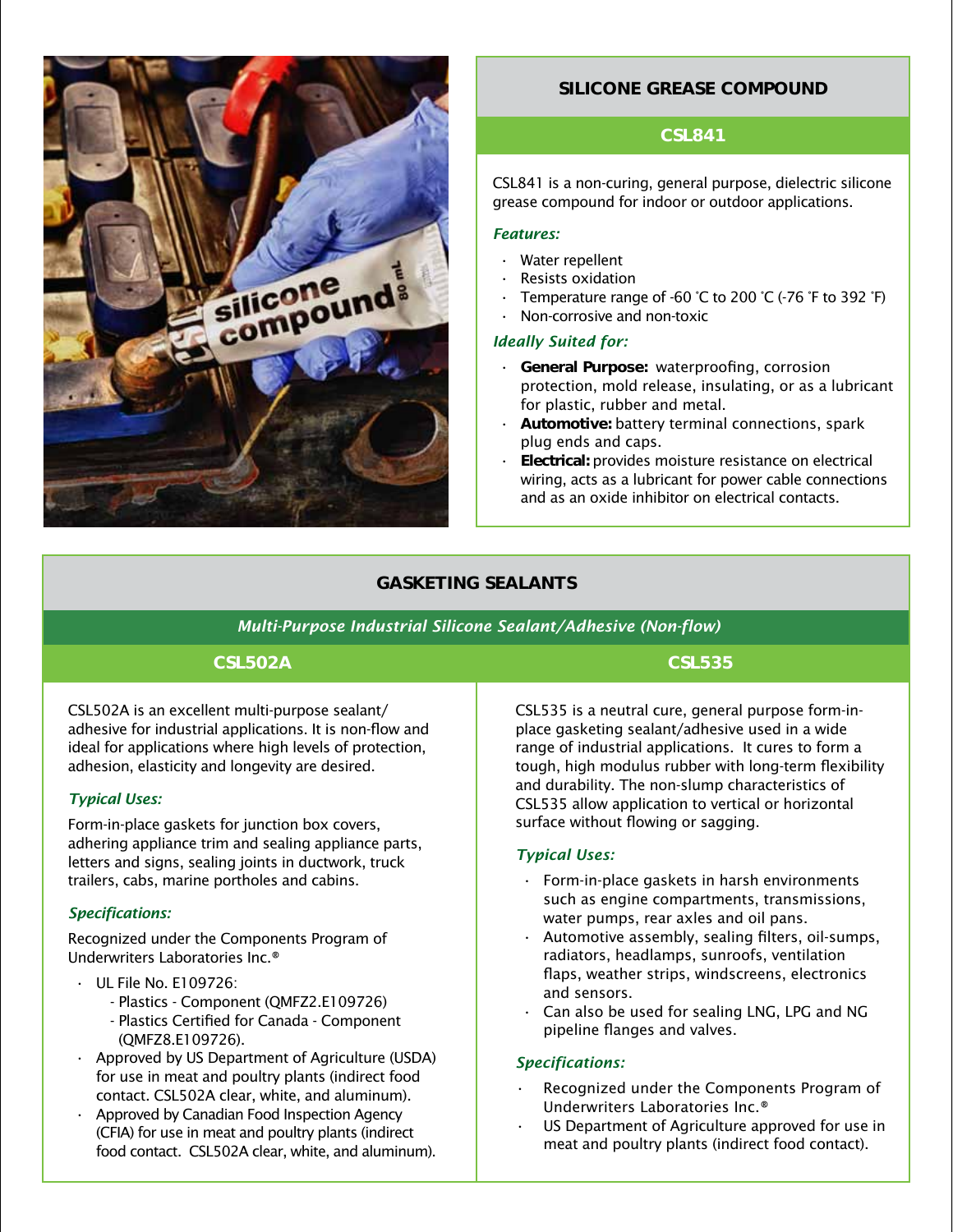

## HIGH STRENGTH SILICONE SEALANT

## CSL501

Designed for applications where high tensile strength is a design requirement. CSL501 cures to a strong, silicone rubber that maintains long term durability and flexibility. Excellent adhesion to glass, wood, and belt fabrics.

### *Typical Uses:*

Silicone coating on conveyor belts where silicone release properties are required. Silicone is resistant to many greases, oils and chemicals; withstands temperatures of -60 °C to 200 °C (-76 °F to 392 °F).



# Self LeveliNg Form-iN-Place GasketiNg SealaNts

*Self-Leveling Industrial & Transportation Silicone Sealant/Adhesive* 

# CSL515

CSL515 is designed as an OEM or aftermarket product for the Recreational Vehicle (RV) industry. The product is also suitable for other vehicular applications or general industry use where a selfleveling sealant/adhesive is required. Effectively fills small spaces and is easy to use and repair. It has a low modulus & high elasticity and it forms a permanently flexible bond or seal.

#### *Typical Uses:*

- Bonding automotive trim, headlight assemblies, plastic vent pipes, and fiber optic lighting.
- $\cdot$  General sealing and gasketing.

## *Self-Leveling Industrial Silicone Sealant/Adhesive*

## CSL536

CSL536 is primarily used in industrial applications where a free-flowing, self-leveling silicone sealant is required. Self-leveling allows substantial savings in labor cost over the use of regular sealants due to the elimination of tooling. Strong, low modulus for long term durability and flexibility.

#### *Typical Uses:*

Suitable for general purpose gasketing in applications such as sealing pipeline flanges and valves.

*Low Viscosity Self-leveling Form-in-Place Gasketing Silicone Sealant/Adhesive*

### CSL537

CSL537 is designed for general industrial use where a self-leveling sealant/adhesive of a lower viscosity is required or in applications where a free-flowing, self-leveling silicone sealant is specified.

#### *Typical Uses:*

• General industrial use.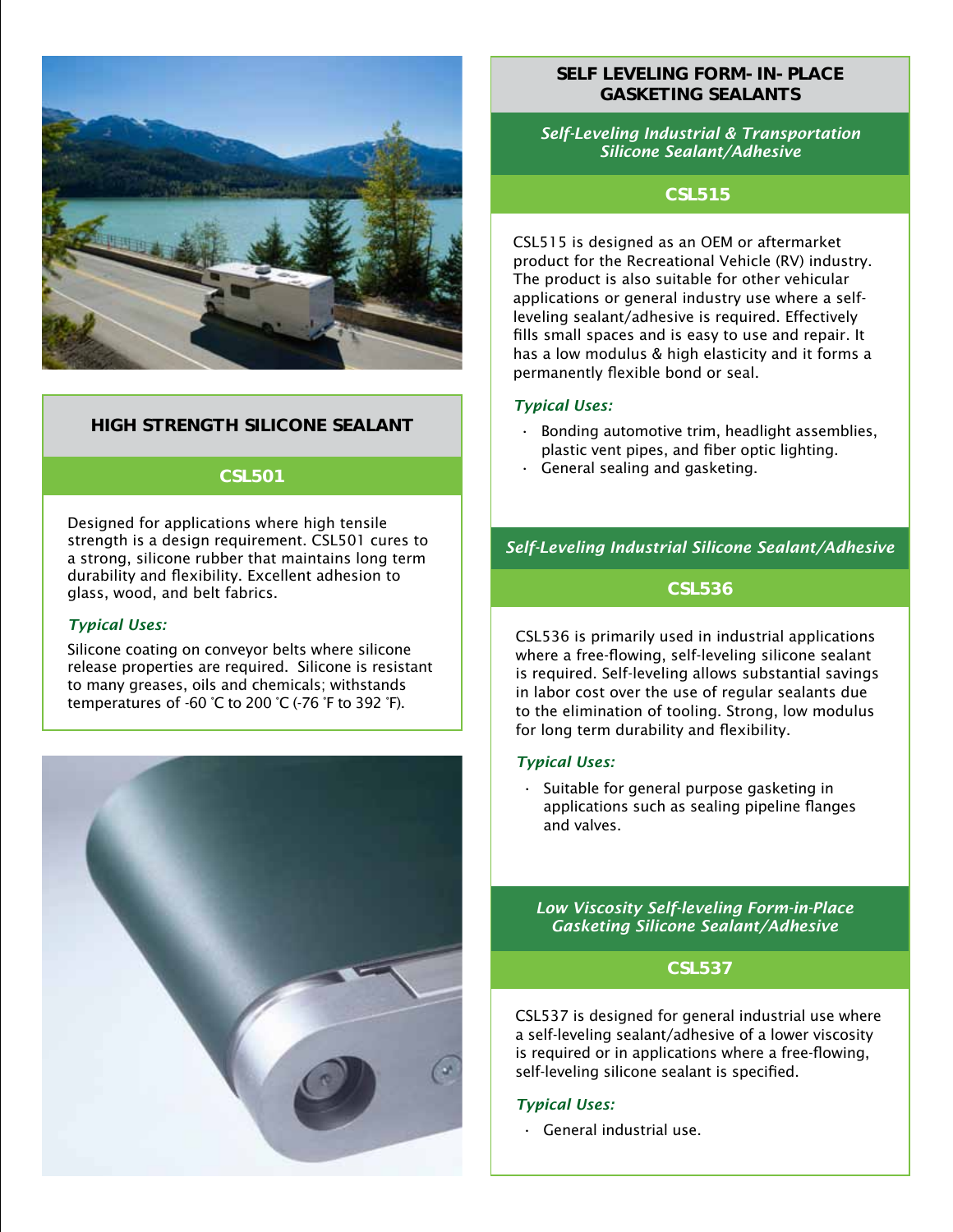## HIGH TEMPERATURE SealaNts / FORM-iN-PLACE GASKET MAKERS

| <b>Hi-Temp Silicone Form-in-Place</b>               | Self-Leveling Hi-Temp Silicone Form-in-Place        |  |  |  |  |  |
|-----------------------------------------------------|-----------------------------------------------------|--|--|--|--|--|
| <b>Gasket Maker (Non-flow)</b>                      | <b>Gasket Maker</b>                                 |  |  |  |  |  |
| CSL503(Red) / CSL504(Black)                         | <b>CSL513</b>                                       |  |  |  |  |  |
| CSL503/504 is a non-flow industrial gasket maker    | CSL513 is a self leveling industrial purpose gasket |  |  |  |  |  |
| and sealant/adhesive designed to provide reliable   | maker and sealant/adhesive designed to provide      |  |  |  |  |  |
| form-in-place gaskets for mechanical assemblies in  | reliable form-in-place gaskets for mechanical       |  |  |  |  |  |
| high temperature environments. It is designed to    | assemblies in high temperature environments. It     |  |  |  |  |  |
| maintain maximum performance in a continuous        | is designed to maintain maximum performance         |  |  |  |  |  |
| temperature environment of up to 315°C (600°F) &    | where operating temperatures of 315°C (600°F) are   |  |  |  |  |  |
| intermittent exposure up to 343°C (650°F).          | constant, intermittently up to 343°C (650°F).       |  |  |  |  |  |
| <b>Typical Uses:</b>                                | <b>Typical Uses:</b>                                |  |  |  |  |  |
| Water pump & compressor gaskets.                    | Replaces almost any cut gasket and can be used      |  |  |  |  |  |
| Appliance gaskets.                                  | to coat pre-cut gaskets to increase reliability.    |  |  |  |  |  |
| Ductwork sealer/adhesive.                           | Water pump and compressor gaskets.                  |  |  |  |  |  |
| Electrical insulation.                              | Appliance gaskets.                                  |  |  |  |  |  |
| Air conditioner & humidifier gaskets.               | Conveyor belts.                                     |  |  |  |  |  |
| Fireplace seals.                                    | Electrical insulation.                              |  |  |  |  |  |
| High temperature spacers.                           | Air conditioner and humidifier gaskets.             |  |  |  |  |  |
| Sealing panels.                                     | Electric iron gaskets.                              |  |  |  |  |  |
| Oven doors.                                         | Encapsulation.                                      |  |  |  |  |  |
| <b>Hi-Temp Silicone/Form-in-Place</b>               | <b>Hi-Temp High Strength</b>                        |  |  |  |  |  |
| <b>Gasket Maker</b>                                 | <b>Silicone Sealant/Adhesive</b>                    |  |  |  |  |  |
| <b>CSL533</b>                                       | <b>CSL523</b>                                       |  |  |  |  |  |
| CSL533 is a neutral cure silicone used in a wide    | CSL523 is a neutral cure, form-in-place gasketing   |  |  |  |  |  |
| variety of high temperature automotive and          | silicone for very high temperature applications of  |  |  |  |  |  |
| industrial applications requiring high adhesion.    | up to 315°C (600°F) and intermittent exposure       |  |  |  |  |  |
| It replaces almost any cut gasket by making         | of extreme temperatures up to 371°C (700°F).        |  |  |  |  |  |
| roliable form in place gaskets that resist crasking | $C \cup C$ $S$ are superior resistance to oils used |  |  |  |  |  |

reliable form-in-place gaskets that resist cracking, shrinking caused by thermal cycling. It is specifically formulated to be used where operating temperatures up to 315°C (600°F) are maintained, and up to  $343^{\circ}C$  (650°F) intermittent exposure.

## *Typical Uses:*

- $\cdot$  Automotive applications include: sealing valve covers, axle housings, water and oil pump seals, thermostat housings, timing chain covers, fuel pumps to blocks, and solenoid covers.
- $\cdot$  Industrial applications include pump and compressor gaskets, appliance door gaskets, humidifier gaskets, air conditioner gaskets, repairing torn silicone rubber sheets, ductwork gaskets, dust collection components, and wire and cable insulation.

CSL523 has superior resistance to oils used in mechanical and automotive systems and is particularly effective for applications requiring high strength.

#### *Typical Uses:*

- $\cdot$  General high temperature sealing and gasketing.
- $\cdot$  Variety of automotive sealing and gasketing.
- • Photovoltaics and solar panel assembly.